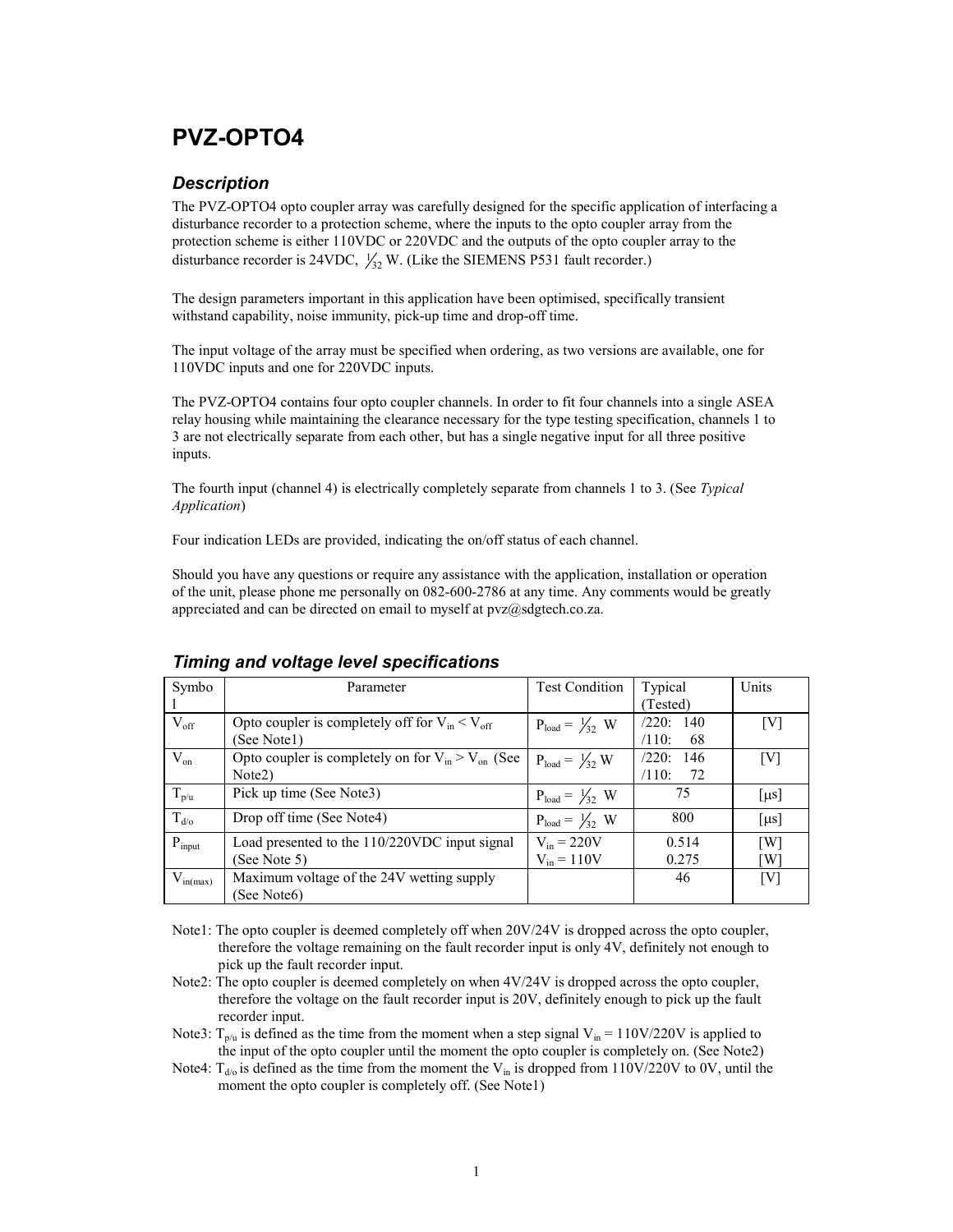- Note5: Each 220V input dissipates 0.5W, therefore if all 4 inputs of the array is picked up at once, the 220V DC supply will be loaded with 2W in the case of a PVZ-OPTO4-220/24. (1.1W in the case of a PVZ-OPTO4-110/24)
- Note6: A higher voltage than 24V will not damage the opto coupler outputs, as each output is individually protected by a clamping device, limiting the voltage to 56V. Positive transients on the 24V wetting supply will therefore be limited to 56V. This should be avoided, however, as the clamping device will let current flow through and therefore may cause the fault recorder input to pick up if the transient contains adequate energy. This should not normally be a problem, but if such big spikes are present on the 24V wetting supply, it may be removed by connecting a clamping device between the 24V and 0V of the wettings supply, preferably at the location of the opto coupler array, if both 24V and 0V are available there.
	- Similarly, negative transients will be clamped to –0.7V. If the connections to the output of the opto coupler array are therefore swapped, the opto coupler output will not be damaged, but the fault recorder input will be picked up continuously.

#### Other specifications

Transient withstand capability:

- 2.5kV, 2.5J, IEC255-5 differential pulse
- 7.5kV, 2.5J, IEC255-5 common mode pulse

### Typical Application

Station battery 1 (220VDC) positive rail



As illustrated by this application drawing, the PVZ-OPTO4 may be applied across an inductive coil, due to its very high transient withstand capability, where other opto couplers may be damaged by the inductive kickback when the current is interrupted.